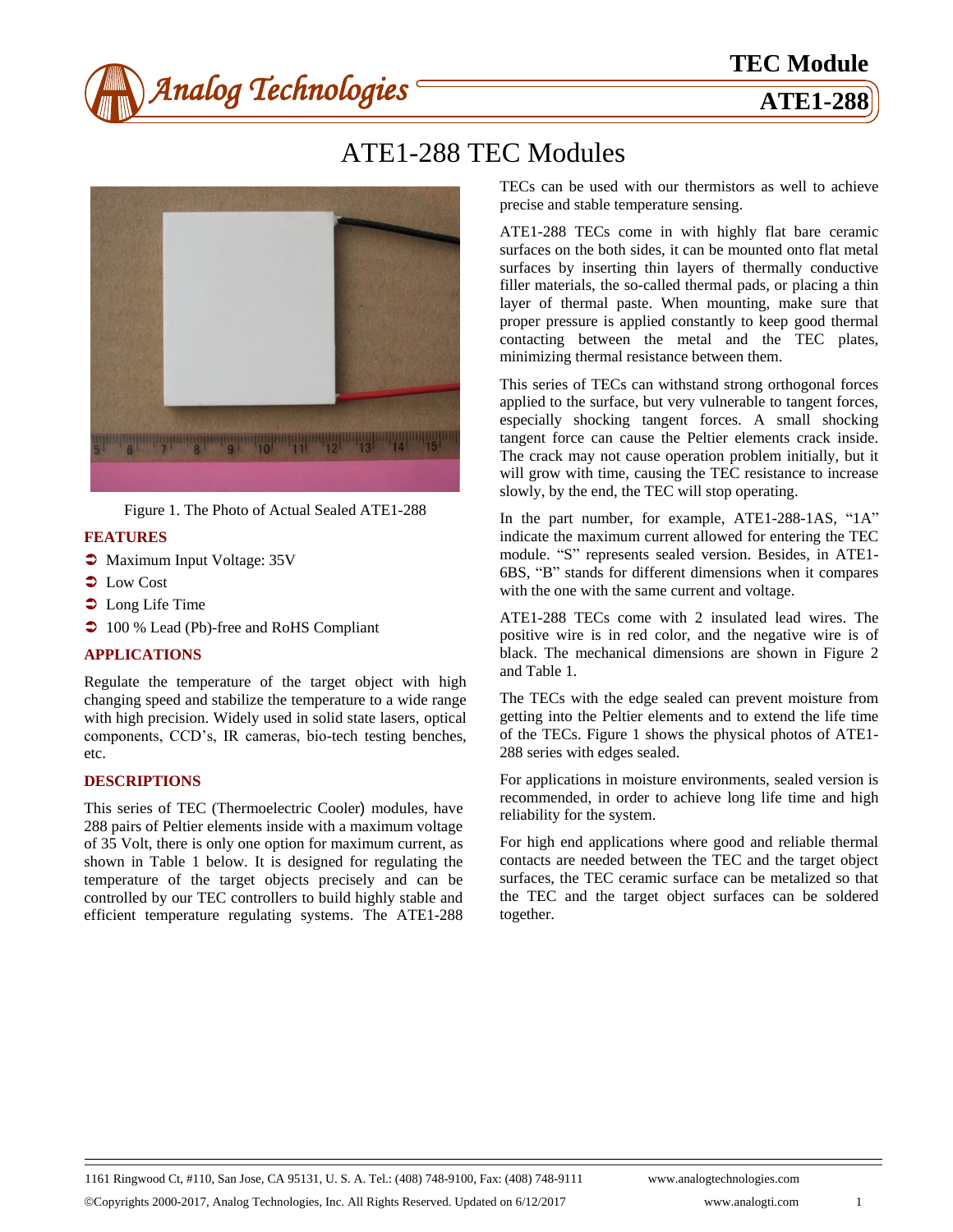

# **SPECIFICATIONS**

#### **Table 1**

| Part #        | <b>IMAX</b><br>(A) | $\mathbf{V_{MAX}}$<br>(V) | $Q_{MAX}$<br>(W) | $DT_{MAX}$<br>(C) | <b>Dimension</b> (mm) |    |    |      | $1 - 4$    | $5 - 24$   | $25 - 99$  | >100       | <b>Note</b> |
|---------------|--------------------|---------------------------|------------------|-------------------|-----------------------|----|----|------|------------|------------|------------|------------|-------------|
|               |                    |                           |                  |                   | Le                    | Lh | W  | H    | <b>PCs</b> | <b>PCs</b> | <b>PCs</b> | <b>PCs</b> |             |
| ATE1-288-6AS  | 6                  | 35                        | 113.4            |                   | 50                    |    | 50 | 3.9  | \$46.0     | \$45.0     | \$44.0     | \$43.0     | Sealed      |
| ATE1-288-6BS  | 6                  | 35                        | 136.5            |                   | 62                    |    | 62 | 4.1  | \$49.6     | \$48.6     | \$47.6     | \$46.6     | Sealed      |
| ATE1-288-7AS  | 7                  | 35                        | 159.3            |                   | 62                    |    | 62 | 4.4  | \$49.2\$   | \$48.2     | \$47.2     | \$46.2     | Sealed      |
| ATE1-288-8AS  | 8                  | 35                        | 182              | 68                | 62                    |    | 62 | 3.8  | \$48.8     | \$47.8     | \$46.8     | \$45.8     | Sealed      |
| ATE1-288-9AS  | 9                  | 35                        | 204.8            |                   | 62                    |    | 62 | 3.8  | \$48.4     | \$47.4     | \$46.4     | \$45.4     | Sealed      |
| ATE1-288-10AS | 10                 | 35                        | 227.5            |                   | 50                    |    | 50 | 3.9  | \$48.0     | \$47.0     | \$46.0     | \$45.0     | Sealed      |
| ATE1-288-20AS | 20                 | 35                        | 378              |                   | 50                    |    | 50 | 4.12 | \$45.75    | \$44.8     | \$43.85    | \$42.99    | Sealed      |

\* DTMAX: DT stands for Differential Temperature between TEC's 2 plates

# **APPLICATION INFORMATION**

As shown in Table 1, the  $DT_{MAX}$ , the maximum temperature difference between the 2 TEC plates, is  $68 \text{ C}$ . This is the normal value for a single stage TEC module. When needing a higher  $DT_{MAX}$ , 2 or 3 stage TECs must be utilized. Contact us for details.

TEC modules can be used for stabilizing laser chip temperature, to stabilize the wavelength and the working lasing mode, resulting in less or no mode hopping and stable output power.

Inversely, when applying a temperature difference between the TEC 2 plates, electricity can be generated. Thus, the TECs can be called TEGs (thermoelectric Generators).

When designing a thermal system by using TECs, one should choose the TEC module in the following way:

1. To achieve the maximum efficiency, it is essential to minimize the thermal resistance between the TEC plate surface and heat sink surface and between the TEC plate and the target object surface. The best way to minimize the thermal resistance is to mount the TEC modules' plates to the heat-sink and to the thermal load by soldering them together. This requires metalizing the TEC plate surfaces first. The 2nd best way is to apply a thin layer of thermal paste between the TEC plates and the heat-sink and the target object surfaces. Constant pressure is needed between the TEC plates and heat-sink and the target object surfaces. Thermal pad material, or so called thermal filler pads, can be used to replace the thermal paste. But this may increase the thermal

resistance between the TEC plates and the heat-sink and the target object surfaces. One of such products is Type 44 Heat Sink Compound 1/2 FL.OZ. made by Allied. More detail technical data about this material can be found here:

[http://www.alliedelec.com/search/productdetail.aspx?SK](http://www.alliedelec.com/search/productdetail.aspx?SKU=7964390) [U=7964390.](http://www.alliedelec.com/search/productdetail.aspx?SKU=7964390) The 3rd best way is to use thermally conductive epoxy, to glue the TEC surface and the heatsink and the target object surfaces together. This approach is the least reliable because the epoxy may lose its adhere power as time goes.

- 2. To achieve high COP, Coefficient of Performance, which is defined as:  $COP =$  thermal power / electric power, the ratio between the TEC's output thermal power and the input electric power. Apparently, a high COP leads to low power system consumption, thus, high efficiency. The key to achieve high COP is to design the system with a low maximum temperature difference between the 2 TEC plates (the hot side and the cold side), DT. When the operating DT can be kept to be  $\leq 30^{\circ}$ C, the COP can be as high as 2, a very good result.
- 3. When the required maximum temperature difference is low, such as  $<$  30 °C, a large TEC module can be used to drive small thermal load, resulting in a low DT, thus high COP and efficiency.
- 4. It is not hard to design in a TEC system, but does require some understanding of heat transfer and a good grasp of your applications.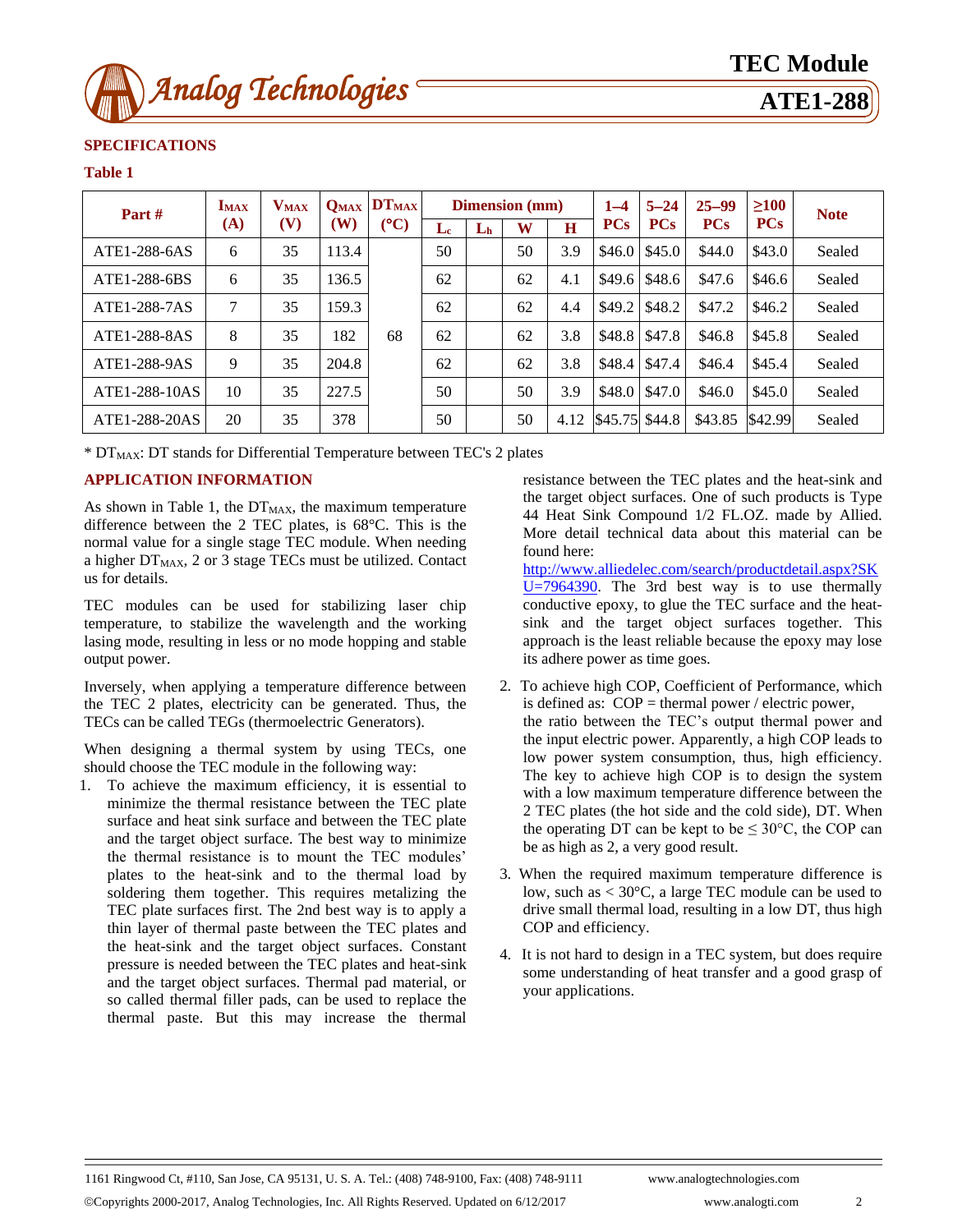

**TEC Module**

# **TYPICAL CHARACTERISTICS**